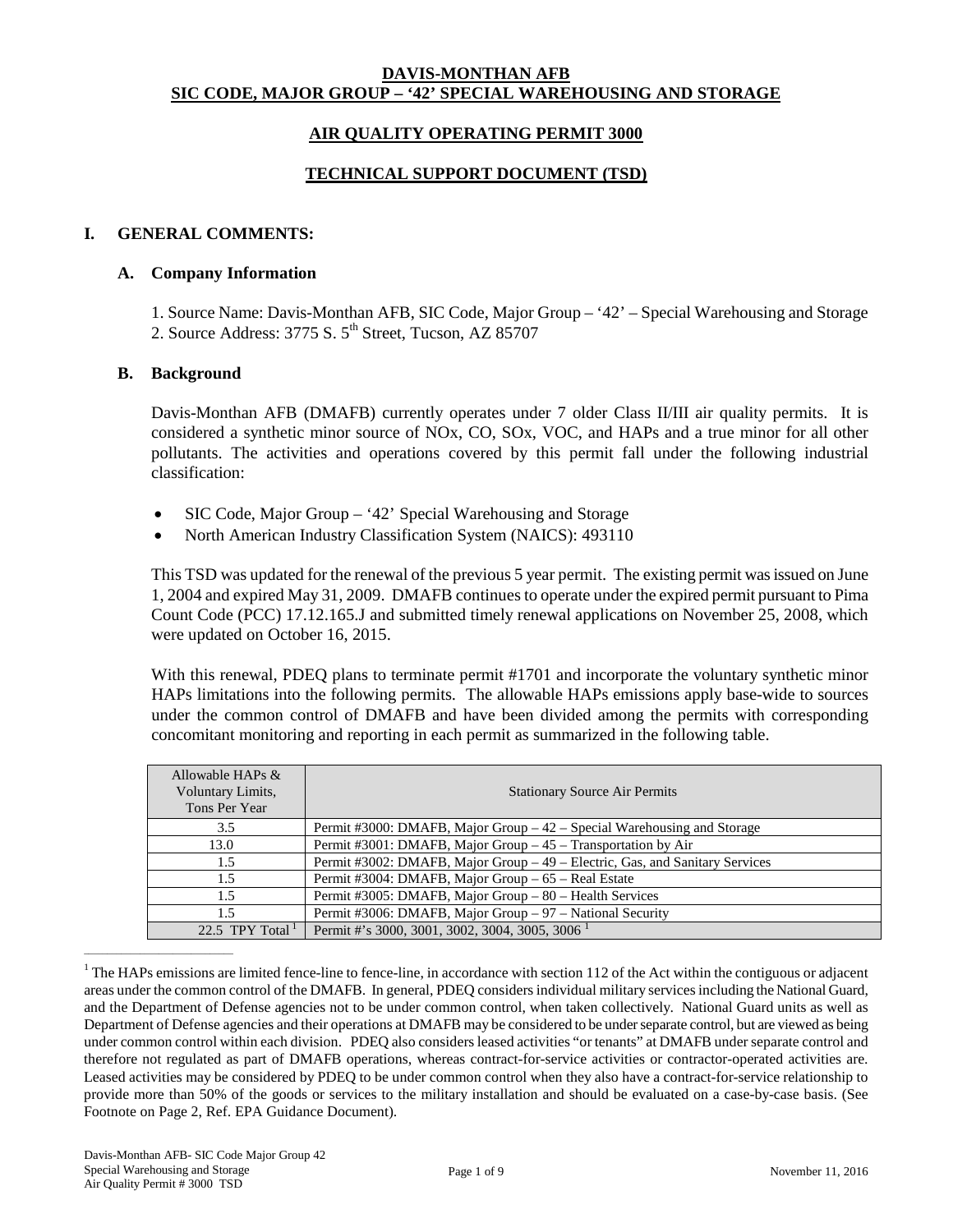## Permitting History

The Pima County Department of Environmental Quality (PDEQ) received a Title V permit application from DMAFB on May 9, 1995. Later, in April 1996 DMAFB submitted a significant revision to establish voluntary and federally enforceable emission limits on hazardous air pollutants (HAPs) to remain below major source levels under Section 112 of the Act and within the meaning in PCC 17.04.340.A.128.b. This was done in part to avoid federally applicable requirements in 40 CFR Part 63, Subpart GG – National Emission Standards for Aerospace Manufacturing and Rework Facilities. As a result, PDEQ issued Permit # 1701 to DMAFB in August of 1998 limiting the HAP emission to below major source levels and establishing DMAFB as a synthetic minor source of HAP.

Davis-Monthan AFB continued to operate under Permit #1701until the permit was renewed in 2003. At that time DMAFB submitted applications and a strategy to divide the operations and activities into functionally distinct industrial SIC Code Groupings, on the basis of the definition of a major stationary source under 40 CFR §70.2 and EPA Guidance.<sup>2</sup> PDEQ subsequently issued 7 separate synthetic minor stationary source permits for criteria air pollutants in June 2004 (Permit #'s 3000 – 3006), while maintaining the existing synthetic minor HAPs permit (Permit # 1701). Permit # 3003 was later terminated on December 2005 as a result of the removal of a lone diesel generator covered under the permit.

On May 28, 2009, DMAFB submitted a Title V application for the renewal and combination of the Criteria and HAPs permits into one permit. DMAFB later withdrew the Title V application on April 2, 2015 and reapplied on October 16, 2015 for synthetic minor permits under the functionally distinct industrial SIC Code Groupings.

## **C. Attainment Classification**

The DMAFB is located in an area that is in attainment for all pollutants.

## **II. SOURCE DESCRIPTION**

## **A. Process Description**

Davis-Monthan Air Force Base (DMAFB) is a key Air Combat Command (ACC) installation of the United States Air Force (USAF). The base is located approximately five miles south-southeast of downtown Tucson, Arizona. The 355th Fighter Wing (355 FW) is the host unit, providing medical, logistical, mission, and operational support to all assigned units. As the location of the USAF Materiel Command's 309th Aerospace Maintenance and Regeneration Group (AMARG), Davis-Monthan AFB is the aircraft boneyard for excess military and government aircraft. Davis-Monthan AFB is a large multi-faceted installation which is comparable in size and function to a small city. Specifically, the base has operations including, but not limited to: retail markets, hospital and dental clinics, public works, warehouse facilities, utilities, recreational facilities, an airfield, maintenance operations, and auto/wood hobby shops.

The activities and operations covered by this permit are those stationary sources at Davis-Monthan AFB located at the 309<sup>th</sup> Aerospace Maintenance and Regeneration Group (309<sup>th</sup> AMRG) "facility" and its supporting units [309<sup>th</sup> Support Squadron (309<sup>th</sup> SPTS), the 576<sup>th</sup> Aerospace Maintenance and Regeneration Squadron (576<sup>th</sup> AMRS), the 577<sup>th</sup> Commodities Reclamation Squadron (577<sup>th</sup> CMRS) and the 578<sup>th</sup> Storage and Disposal Squadron (578<sup>th</sup> SDS)])] which fall under the industrial classification SIC Code: Major Group 42 - Special Warehousing and Storage (NAICS 493190).

The permitted activities and operations at the facility includes: aircraft engine testing, abrasive blasting operations, surface coating operations, solvent degreasing/cleaning operations, stationary rotating machinery, fuel storage and dispensing facilities, and emissions from existing and new nonpoint sources (fugitive dust).

\_\_\_\_\_\_\_\_\_\_\_\_\_\_\_\_\_\_\_

<sup>2</sup> Reference: EPA Guidance Document: Major Source Determinations for Military Installations under the Air Toxics, New Source Review, and Title V Operating Permit Programs of the Clean Air Act", dated August 2, 1996.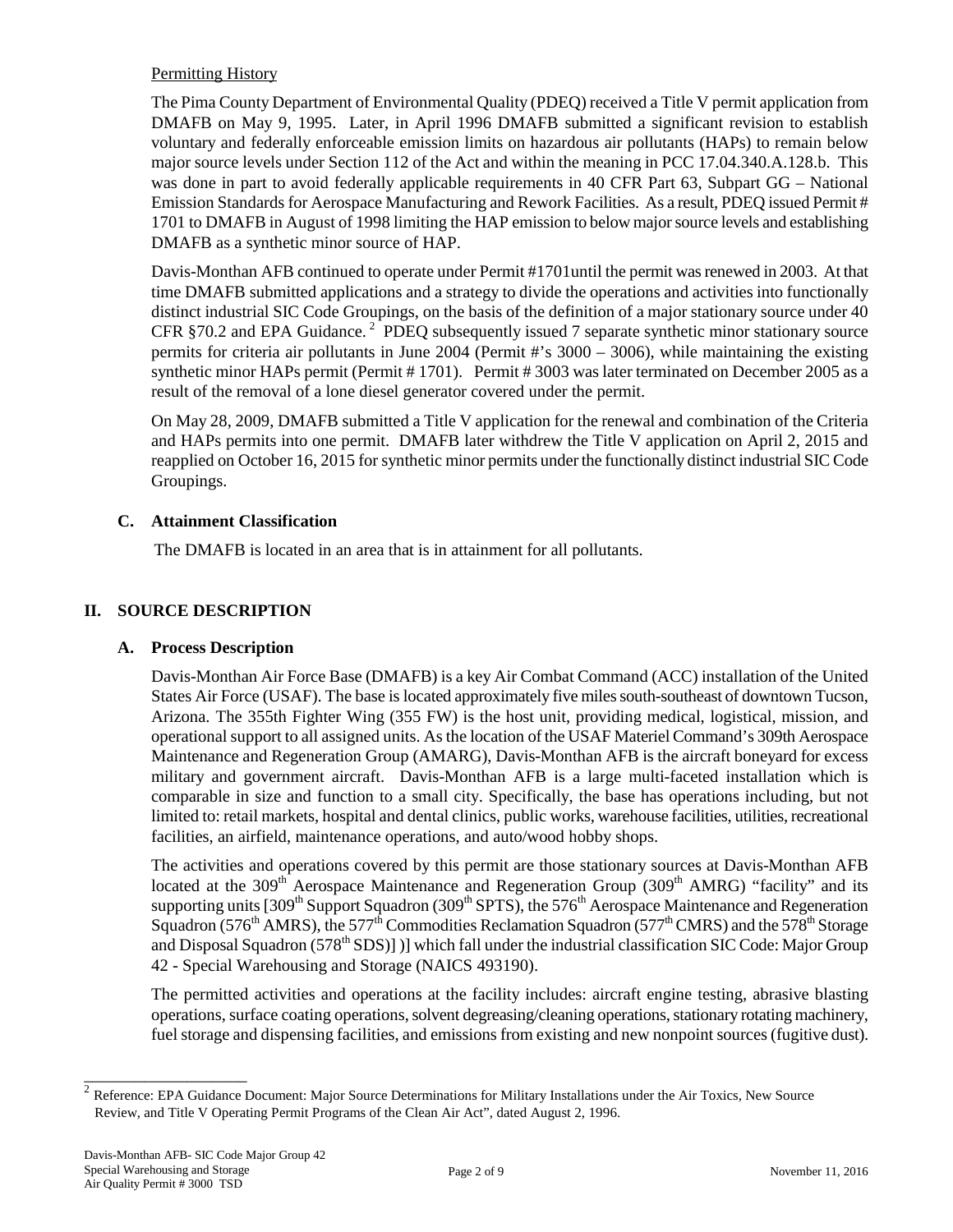## **B. Operating Capacity and Schedule**

The operating schedule at the facility is not limited and the facility and equipment is permitted for operation 7/days/week, 24 hours a day, 365 days a year

## **C. Air Pollution Control Equipment**

The fuel loading and dispensing facilities employ stage I controls where applicable in compliance with Federal, State and Local requirements. Post combustion controls are not required on the aircraft engines or microturbines, and are employed if needed or required to comply with federal requirements for internal combustion engines.

## **III. REGULATORY HISTORY**

DMAFB is currently in compliance with all Pima County Code requirements.

## **IV. EMISSIONS ESTIMATES**

DMAFB conducts activities and operations that have a potential to emit Hazardous Air Pollutants in excess of major source thresholds without voluntarily accepted emission limitations and operating restrictions in this and other permits to limit HAPs emissions to less than major source levels  $\langle \langle 22.5 \rangle$  tons/year).

Emission estimates from gas turbine engine testing at DMAFB were derived using emission factors for the specific engine types developed and presented by the US Air Force in their guidance document "Air Emissions Guide for Air Force Stationary Sources at US Air Force Installations", dated October 2014 and information on the average amount of time engines are tested at each power level in accordance with procedures. An additional 50% allowance over the estimated amount of fuel combusted has been permitted to account for variations from the estimated amounts that may be combusted in these operations.

Emissions from enclosed surface coating operations are VOC limited rather than HAP limited. While the source has demonstrated that the current usage levels projected to 8760 hour/year are currently below the major source threshold for VOC, these operations are not inherently limited. The estimates include allowances for surface coating operations and associated throughput limits or monitoring of emissions. Permitted coating and solvent limits were estimated using a conservative worst case amount of VOC emitted per gallon of coating and solvent used.

In the previous permitting methodology, PDEQ used an overly conservative Gasoline Vapor HAPs/VOC ratio of 25% to estimate HAPs emissions from gasoline storage, loading and dispensing operations and did not provide a HAP limit with a general 10% allowance below the major source threshold. As presented in the NESHAP Gasoline Distribution Industry (Stage I) Document, PDEQ used a ratio higher than the maximum ratio of the samples tested that contained MTBE, which was approximately 4 times the average of 4.8% presented in Table C-4 of that document. Over time, the gasoline marketing industry has evolved away from use of MTBE, and modern fuel formulations have effectively reduced this ratio, now commonly estimated at 5.25% as presented in Volume III: Chapter 11 Gasoline Marketing (Stage 1 and II) Emission Inventory Improvement Program (EIIP). In this permit, PDEQ has included a general 10% allowance below the major source threshold. The HAPs/VOC ratio was calculated using the liquid composition data taken from EPA tanks 4.09d modeling software and the methods presented in section 7.1.4 of AP-42. The difference in the estimated emissions between the previous (25%) and current permitted (3.3%) base-wide fuel vapor HAPs/VOC ratiosis approximately 1.6 tons, which remains below the 2.5 ton allowance (22.5 tpy HAPs) provided in the current permitting limits. For this reason PDEQ has accepted the lower HAPs/VOC ratio of 3.3% proposed by DMAFB in the approved PTE document.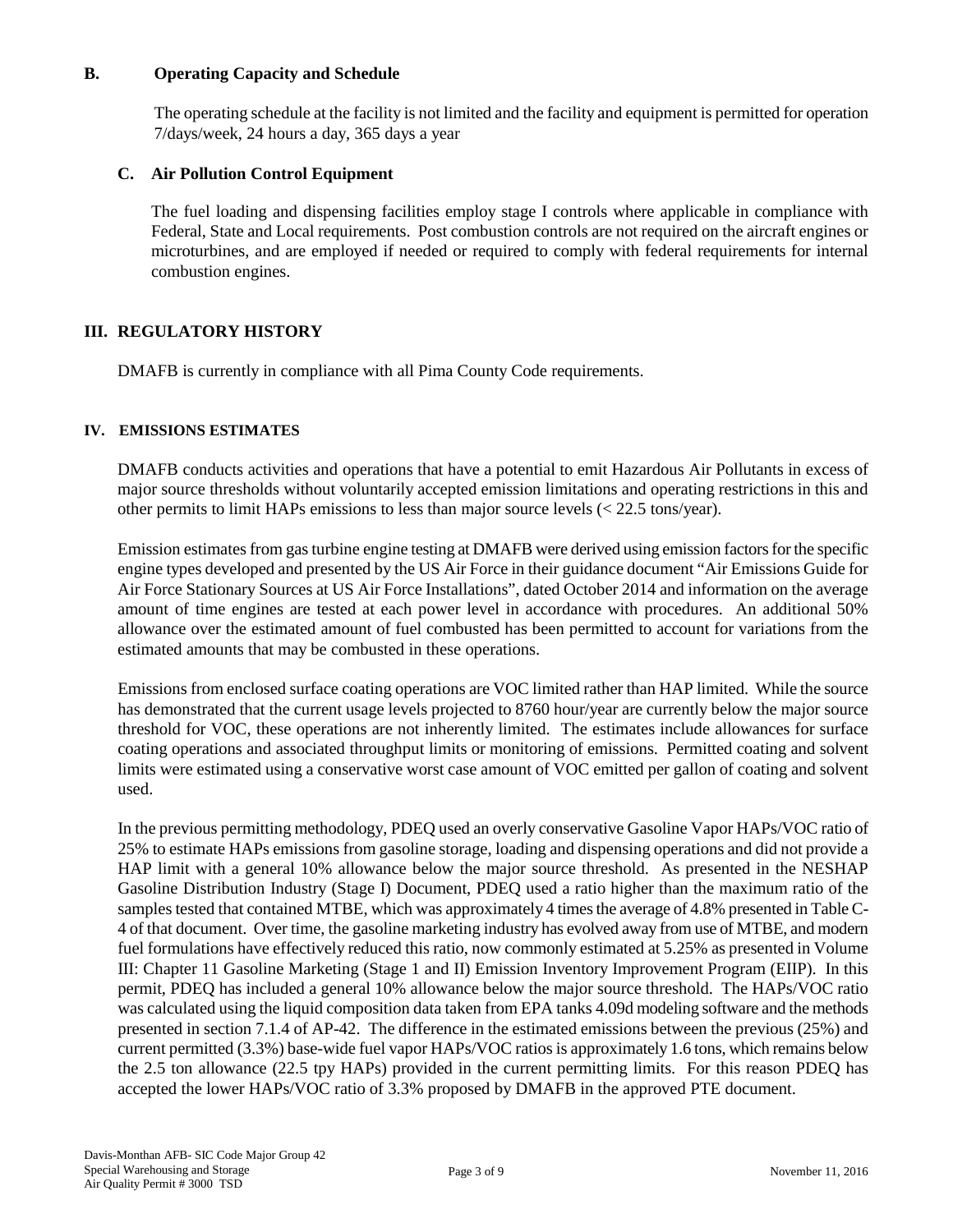Emission estimates for external combustion (natural gas heaters), internal combustion (rotary and reciprocating engines), solvent cleaning units, and fuel loading, storage, and dispensing were derived using standard emission factors and methods from AP-42 Compilation of Air Pollution Emission Factors – Volume 1: Stationary and Area Sources. In accordance with the federal guidelines, the facility-wide PTE has been calculated using 500 hours for each emergency engine and 8760 hours for non-emergency engine and/or microturbines.

Emissions estimates for miscellaneous chemical/materials issues were derived from current usage levels recorded in the materials inventory system used to track the mass of combined and individual HAP emitted from usage of HAP containing materials at the facility.

The following table outlines DMAFB's potential to emit pollutants

| <i>Controlled</i> <sup>1</sup> Facility-Wide Potential Emissions of Pollutants (tons/yr) |           |           |       |              |             |                 |                   |     |              |               |
|------------------------------------------------------------------------------------------|-----------|-----------|-------|--------------|-------------|-----------------|-------------------|-----|--------------|---------------|
| <b>Conventional or Criteria Air Pollutant</b>                                            |           |           |       |              | <b>NSPS</b> |                 | <b>HAPs</b>       |     |              |               |
| $PM_{2.5}$                                                                               | $PM_{10}$ | <b>PM</b> | NOx   | VOC <b>N</b> | CO          | SO <sub>2</sub> | Lead <sup>2</sup> | N/A | <b>Total</b> | <b>Single</b> |
| 1.75                                                                                     | 2.36      | 2.36      | 23.04 | 77.87        | 37.05       | 2.24            | Negligible        | N/A | < 3.5        | < 0.05        |

 $1$  Boilers operating 8760 hrs/yr, Emergency engines operating 500 hours, and with voluntary throughput limits for applicable permitted activities and operations. Includes a 65 ton/year VOC emission cap for enclosed surface coating operations.

## **V. APPLICABLE REQUIREMENTS**

## **40 CFR, Part 60 Standards of Performance for New Stationary Sources**

Subpart A General Provisions Appendix A Test Methods

# **40 CFR, Part 63 National E missions Standards for Hazardous Air Pollutants for Source Categories**

Subpart A General Provisions Subpart CCCCCC NESHAP for Gasoline Dispensing Facilities

## **Pima County Code Title 17, Chapter 17.12 – Permits and Permit Revisions**

#### **Article I – General Provisions**

| 17.12.010 | <b>Statutory Authority</b> |
|-----------|----------------------------|
|-----------|----------------------------|

- 17.12.020 Planning, Constructing, or Operating Without a Permit
- 17.12.040 Reporting requirements
- 17.12.045 Test methods and procedures
- 17.12.050 Performance tests
- 17.12.080 Permit Display or Posting

## **Article II – Individual Source Permits**

- 17.12.165 Permit application processing procedures for Class II and Class III permits
- 17.12.185 Permit contents for Class II and Class III permits
- 17.12.190 Permits containing synthetic emission limitations and standards
- 17.12.235 Facility Changes that require a permit revision
- 17.12.240 Procedures for certain changes that do not require a permit revision Class II or Class III
- 17.12.255 Minor Permit Revision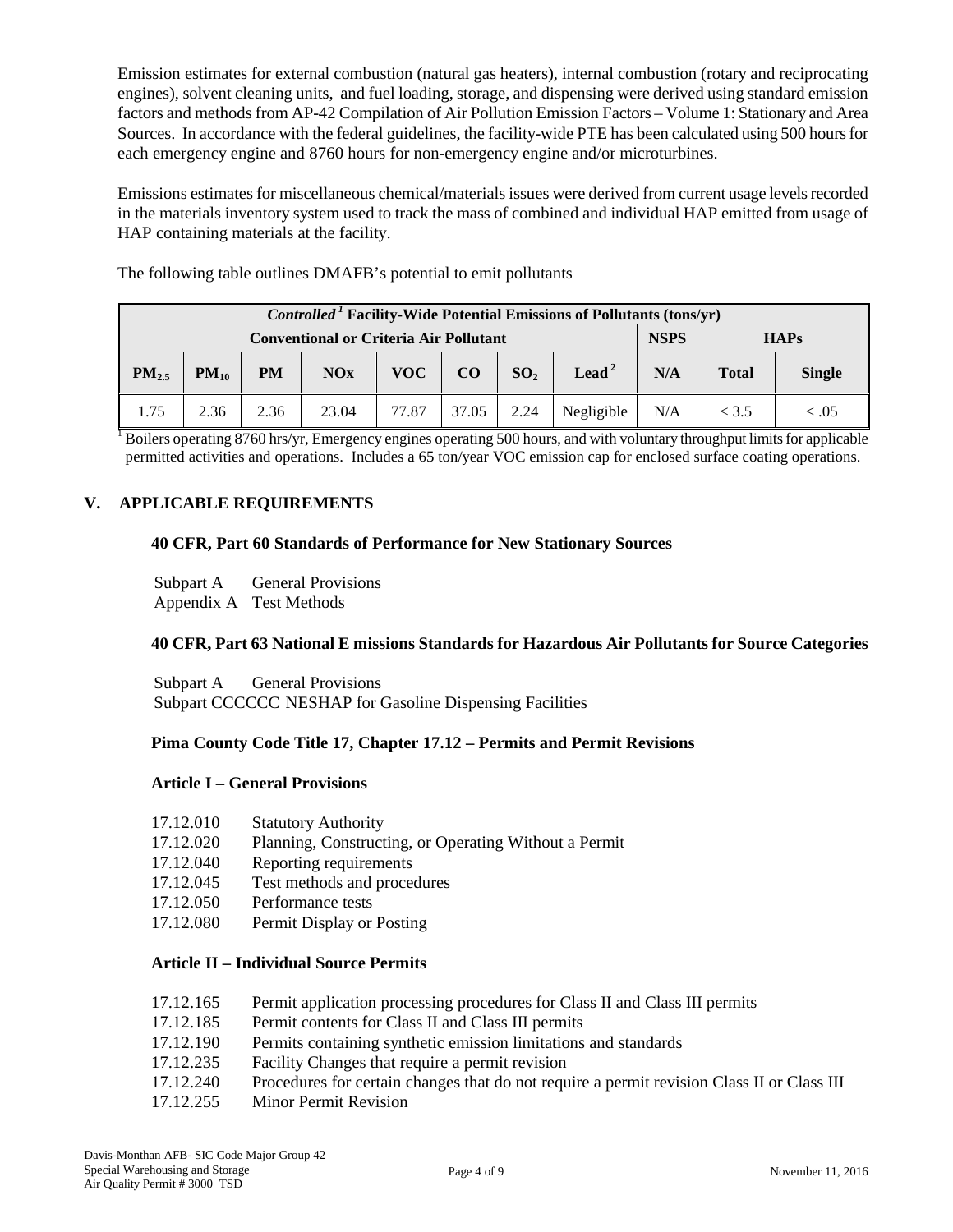- 17.12.260 Significant Permit Revision
- 17.12.270 Permit Reopenings Revocation and reissuance Termination
- 17.12.350 Material permit condition

## **Article VI – Individual Source Permits**

17.12.520 Fees related to Class II and Class III permits

### **Pima County Code Title 17, Chapter 17.16 – Emission Limiting Standards**

## **Article I – General Provisions**

| 17.16.010 | Local rules and standards; Applicability of more than one standard |
|-----------|--------------------------------------------------------------------|
| 17.16.020 | Noncompliance with applicable standards                            |
| 17.16.030 | Odor limiting standards                                            |

## **Article II – Visible Emission Standards**

| 17.16.040 |  |  | Standards and applicability (includes NESHAP) |
|-----------|--|--|-----------------------------------------------|
|           |  |  |                                               |

17.16.050 Visibility limiting standard

### **Article III – Emissions from Existing and New Nonpoint Sources**

| 17.16.055 | General                                                               |
|-----------|-----------------------------------------------------------------------|
| 17.16.060 | <b>Fugitive Dust producing activities</b>                             |
| 17.16.070 | Fugitive dust emissions standards for motor vehicle operation         |
| 17.16.080 | Vacant lots and open spaces                                           |
| 17.16.090 | Roads and Streets                                                     |
| 17.16.100 | Particulate materials                                                 |
| 17.16.110 | <b>Storage Piles</b>                                                  |
|           |                                                                       |
|           | Article IV – New and Existing Stationary Source Performance Standards |

| 17.16.130 | Applicability                                                                  |
|-----------|--------------------------------------------------------------------------------|
| 17.16.165 | Standards of performance for fossil-fuel fired industrial commercial equipment |
| 17.16.230 | Standards of performance for storage vessels of petroleum liquids              |
| 17.16.340 | Standards of performance for stationary rotating machinery                     |
| 17.16.400 | Organic solvents and other organic materials                                   |
| 17.16.430 | Standards of performance for unclassified sources                              |

#### **Article V – Emissions from New and Existing Portable Sources**

17.16.470 Roadway and site cleaning machinery

## **Pima County Code Title 17, Chapter 17.20 – Emissions Source Testing and Monitoring**

| 17.20.010 | Source sampling, monitoring and testing |
|-----------|-----------------------------------------|
| 17.20.040 | Concealment of emissions                |

#### **Pima County Code Title 17, Chapter 17.24 – Emission Source Recordkeeping and Reporting**

| 17.24.020 | Recordkeeping for compliance determination |
|-----------|--------------------------------------------|
| 17.24.050 | Reporting as permit requirement            |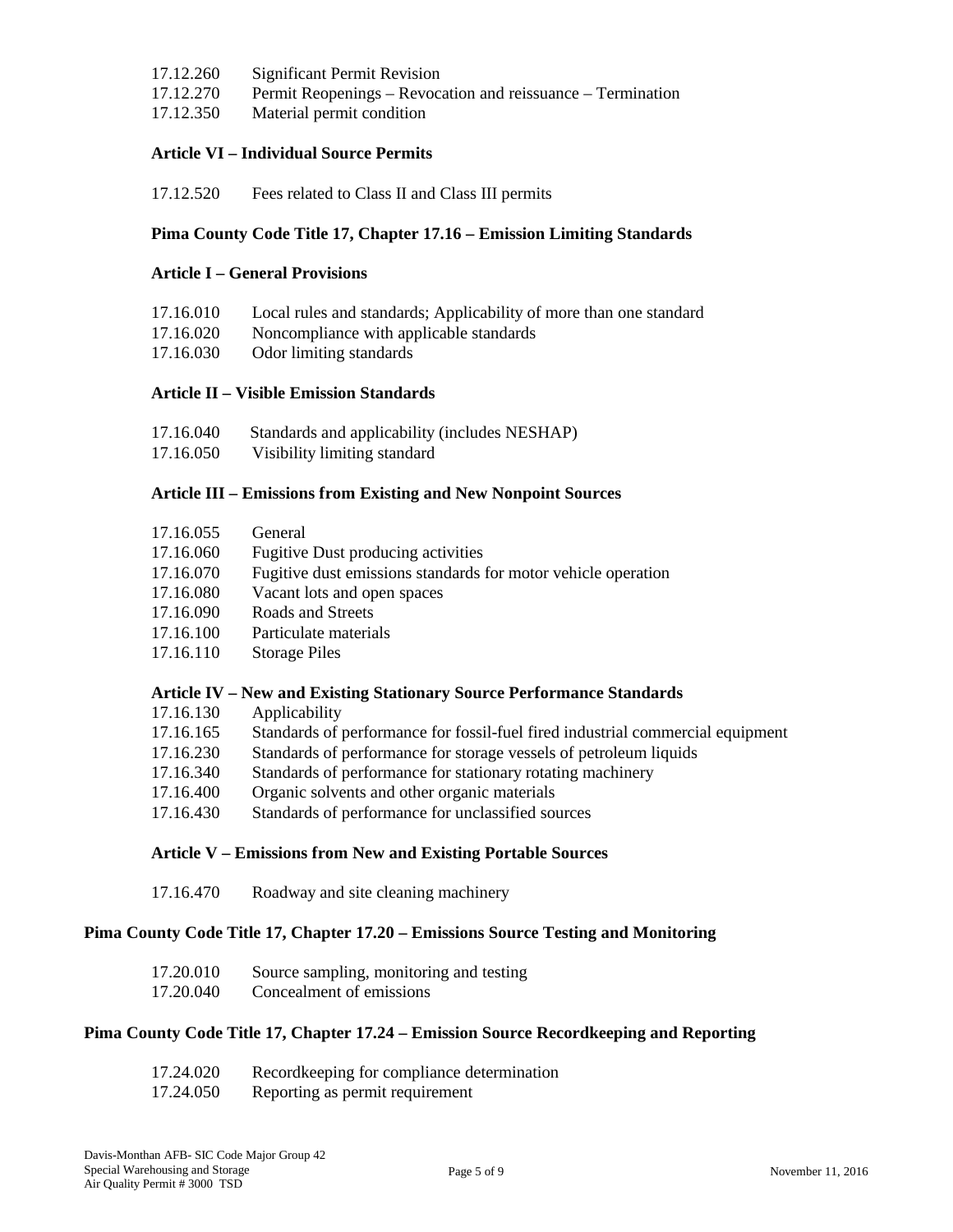## **VI. REQUIREMENTS SPECIFICALLY IDENTIFIED AS NON-APPLICABLE**

- A. 40 CFR Part 63 NESHAP Subpart JJJJJJ has been identified as non-applicable since the boilers will be operated as gas-fired boilers. Should the boilers switch to fuel oil use and become subject to Subpart JJJJJJ in the oil firing subcategory as defined in 40 CFR 63.11237 a significant permit revision will be required and compliance with Subpart JJJJJJ will be required within 180 days of the effective date of the fuel switch.
- B. In accordance with 40 CFR 63.6585(f)(3), NESHAP Subpart ZZZZ does not apply to institutional or commercial generators that are not contractually obligated for more than 15 hours a year for emergency demand response and operation where there is a deviation of voltage or frequency of 5 percent or greater below standard voltage, and are not operated for non-emergency purposes to supply power as part of a financial arrangement with another entity.

# **VII. PERMIT CHANGES and APPLICABILITY DETERMINATIONS**

# **A. Permit and Permit Summary:**

The Specific Conditions have been organized into permit sections specific to the equipment and emission source categories at the facility. Some conditions in the previous permit may no longer apply or not be included. Conditions in the previous permit relating to Woodworking operations have been determined to be insignificant and included in the insignificant activities list. PDEQ has also determined that the standards in PCC 17.16.400.C.5 for facilities engaged in the surface coating of miscellaneous metal parts does not apply to the operations at this facility and removed the conditions relating to this standard. Conditions for monitoring the emissions of HAPs from miscellaneous chemical/materials previously contained in Air Permit # 1701 were incorporated and added to the permit in conditions 21 and 37 of the permit. Standards and Conditions relating to portable sources have been added to Section 2 of the permit. A basic fugitive dust control plan and provisions has been added to Section 7 of the Permit.

## **B. General Applicability (Section 1):**

This Section of the permit incorporates provisions relating the statutory authority, permit classification, and provides a summary of the permitted facility sources and the organization of the permit sections.

## **C. Facility-Wide Operations (Section 2):**

This Section incorporates facility wide provisions applicable to all sources at the facility and is used to streamline provisions applicable to the specific sources and operations in other Sections of the permit. The facility-wide provisions include the following: voluntary emission limitations, general control standards, materials handling standards, odor limiting standard, opacity limit, visibility limiting standard, authorization to conduct fugitive dust producing activities, portable sources, and asbestos requirements for demolition and renovation activities. This Section also includesthe facility-wide provisions for monitoring, recordkeeping, reporting requirements, facility changes, and testing requirements.

## **D. Special Warehousing Operations (Section 3):**

This Section contains voluntary emission limits conditions for aircraft engine testing, abrasive blasting operations, solvent degreasing/cleaning operations, and miscellaneous chemical materials/issues.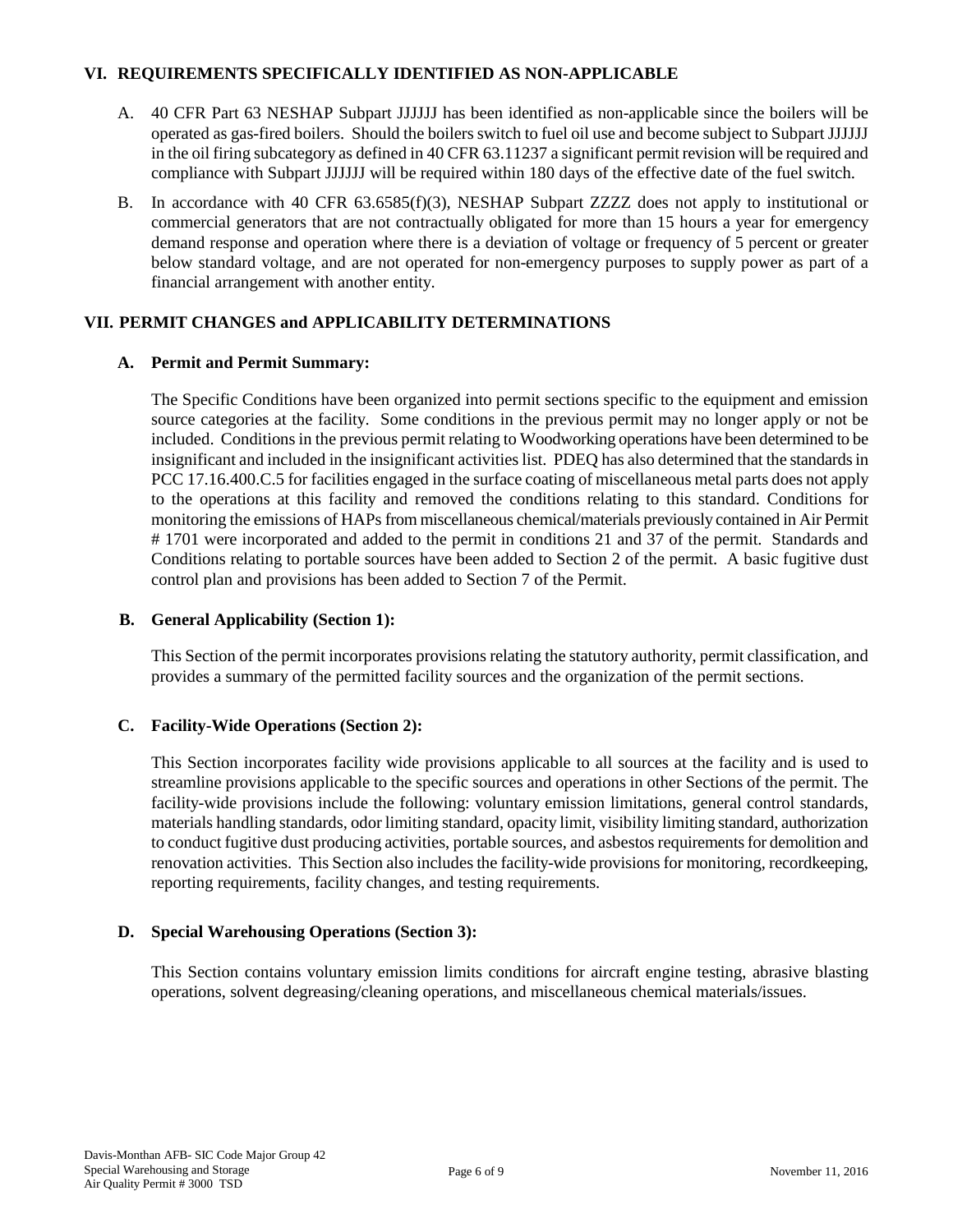## **E. Fossil Fuel Fired Industrial and Commercial Equipment (Boilers and Heaters) (Section 4):**

This Section incorporates applicable PCC requirements and voluntary emission limitsfor boilers, heaters, and fuel fired equipment to avoid certain requirements in PCC 17.16.165, 40 CFR Part 60, NSPS Subpart Dc and 40 CFR Part 63, NESHAP Subpart JJJJJJ for certain classes of boilers. The specific applicability provisions for the boilers and heaters are included in Section 8 and indicated in the equipment list in Attachment 2. The listed boilers and heaters in the equipment list are limited to firing natural gas. The specific definition for natural gas in this Section is taken from the NESHAP standard and is a broad definition that also includes LPG or Propane for use in temporary boilers or as an alternate fuel if required.

## **F. Stationary Rotating Machinery (Section 5):**

This Section incorporates specific conditions for stationary rotating machinery. The permitted stationary rotating machinery or internal combustion engines are not subject to NSPS or NESHAP requirements. SIC Code – Major Group 42 falls within the industrial classification that is exempt from NESHAP area source rules provided they qualify for exemption in accordance with 40 CFR 63.6585(f)(3).

## **G. Fuel Storage, Loading, and Dispensing Facilities (Section 6):**

This Section incorporates voluntary emission limits for storage tanks, fuel loading, and dispensing facilities including specific state and federal requirements for gasoline dispensing facilities.

## **H. Emissions from Existing and New Nonpoint Sources (Section 7):**

Section 7 of this permit contains standards including reasonable precautions that apply to sources of fugitive dust or particulate matter which due to a lack of an identifiable emission point or plume are classified as nonpoint sources. These sources include but are not limited to equipment and activities employed during land clearing leveling, grading or trenching; motor vehicle operation on vacant lots and open areas; roads and streets; particulate material handling operations; and dust producing material storage piles.

## **I. Specific Applicability Provisions (Section 8):**

This Section of the permit includes specific conditions on the applicability of permitted facility sources to the source categories, affected facilities, equipment, emission sources, installations, activities and operations at the facility and applicable operating limitations and requirements.

## **VII. Periodic Monitoring**

This is a Class II permit and as such does not include the mandatory submittal of a semiannual summary report of required monitoring or an annual compliance certification to the Control Officer. The permit requires the facility to maintain the required periodic monitoring records and/or reports on site.

## **IX. Control Technology Determination**

No control technologies needed to be determined; the source is not subject to RACT, BACT or LAER.

## **X. Exclusion of PCC Particulate Matter Discharge Rate Standards**

The applicable PCC rules for the maximum particulate discharge rates are not normally included for Class II area source permits as explained below.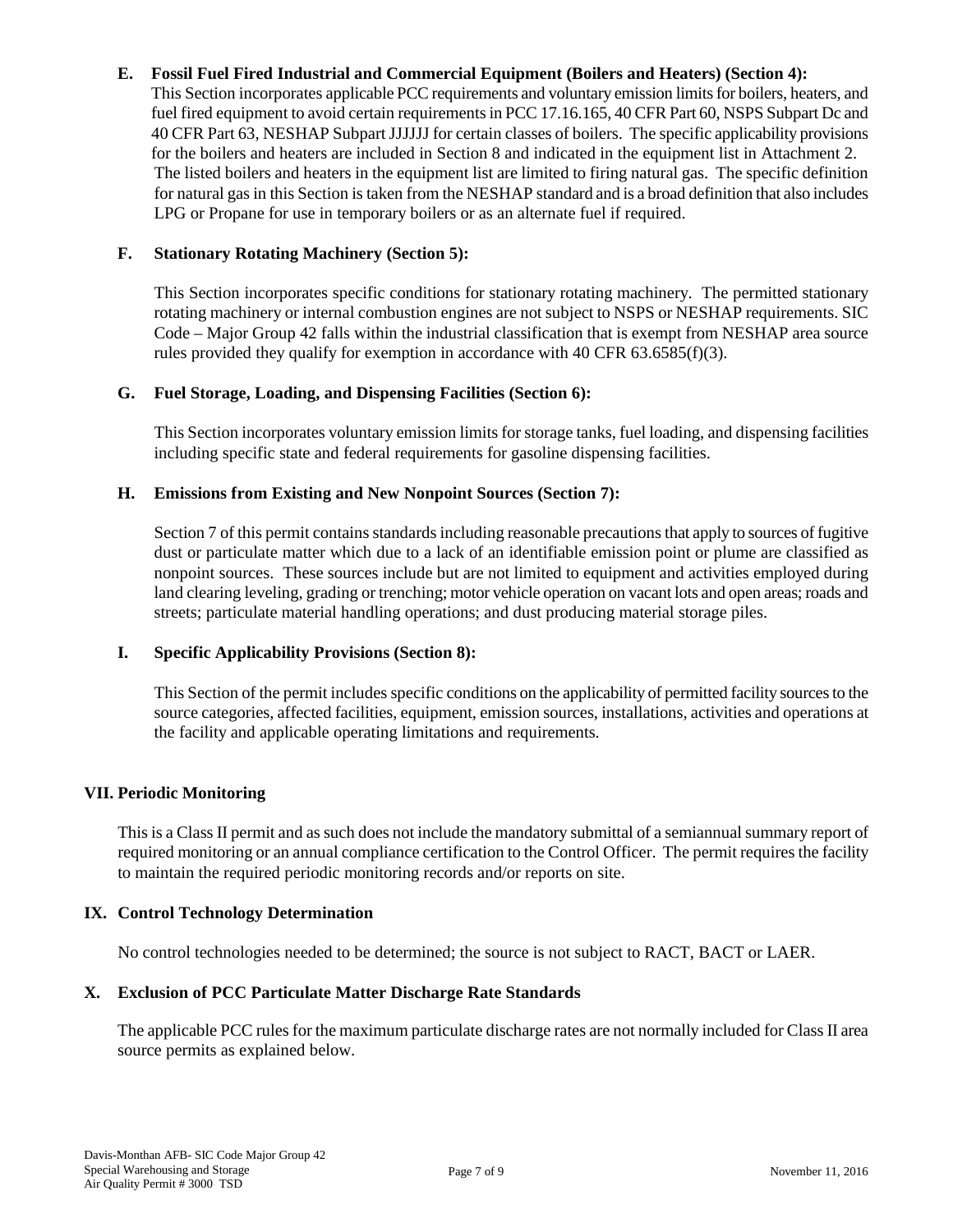- For particulate matter sources, the calculated maximum particulate matter discharge rate, as provided in Title 17, yields maximum rates that far exceed the emissions expected from most typical area sources. For example a 200 ton/hour process source, which is typical for an average construction aggregate, screening operation, would be limited to a maximum particulate matter discharge rate of 40.4 lbs/hour or 177 tons/year. This limit far exceeds estimated emissions from typical sources using EPA AP-42 emission factors and the source is far more likely to exceed opacity and visibility limiting standards well before reaching this limit.
- With regard to fuel burning equipment, PCC 17.16.165.C limits the emissions of particulate matter from commercial and industrial fossil-fuel fired equipment (including but not limited to boilers). This limit is not normally included in permits because allowable emissions are consistently over an entire order of magnitude higher than EPA AP-42 estimated potential emissions. The chart below, illustrates the point.



#### **Comparison of Emissions of PM-10 for Boilers: PCC Allowable vs AP-42 Estimated**

Comparative Chart of Allowable Particulate Emissions Under Pima County Code, Title 17, and Estimated Potential Emissions based on EPA AP-42 Estimates for External Combustion Sources. Allowable emissions are consistently over ten times estimated potential emissions. Therefore, it is not necessary to include the standard in the permit explicitly, but by reference in Attachment 1.

## **XI. Exclusion of PCC Sulfur Dioxide Emission Standards**

Compliance with the fuel sulfur limitation requirements in the permit shall ensure compliance with the Sulfur Dioxide Standards of PCC 17.16.165.E and 17.16.340.F; which limit the emission of  $SO_2$  to 1.0 pound per million BTU of heat input when burning low sulfur fuel. The definition of low sulfur fuel (PCC 17.04.340.A. "Low Sulfur Fuel") is fuel oil containing less than 0.9 percent sulfur by weight. "High Sulfur Fuel" is defined as fuel oil containing 0.9% wt. or more Sulfur. In accordance with EPA AP-42 Appendix A, page A-5, the heating value of diesel fuel is estimated at 137,000 BTU per gallon. Thus, 1 million BTU of heat input is equivalent to 7.3 gallons of diesel. At 7.05 lbs per gallon, 51.47 lbs of diesel will produce 1 million BTU. At 0.9% 51.47 lbs of diesel contains 0.46 lbs of sulfur. Combined with Oxygen to form SO2, and assuming 100% of the sulfur in the fuel forms SO2, this would yield 0.92 lb SO2 per 1MMBtu. Thus, low sulfur fuel oil will produce 0.92 lbs of SO2 per million BTU of heat input. This is roughly 8% less than the prescribed 1.0 pound SO2 per million BTU limit.